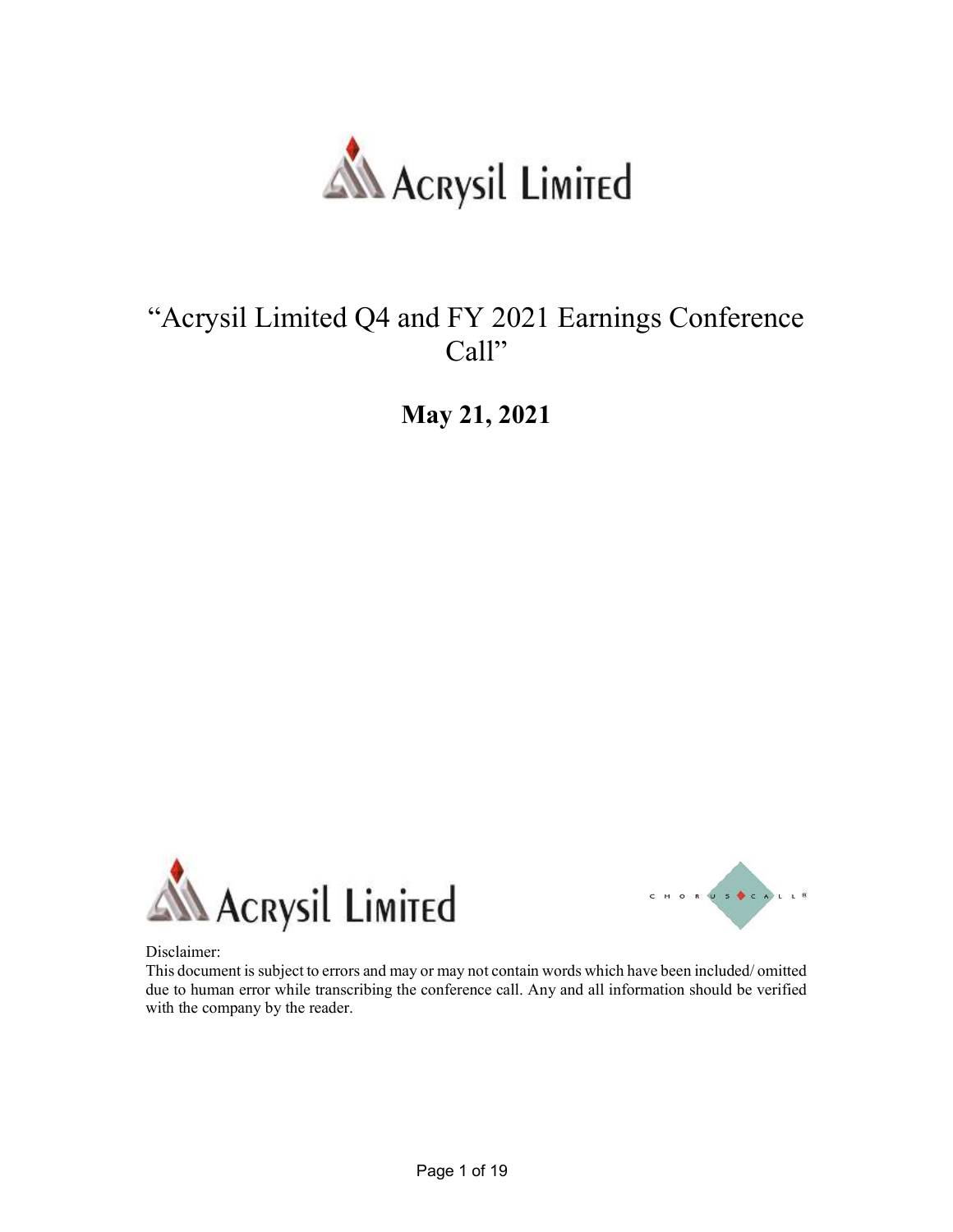

## MANAGEMENT: MR. CHIRAG PAREKH -- CHAIRMAN AND MANAGING DIRECTOR, ACRYSIL LIMITED MR. ANAND SHARMA -- CHIEF FINANCIAL OFFICER, ACRYSIL LIMITED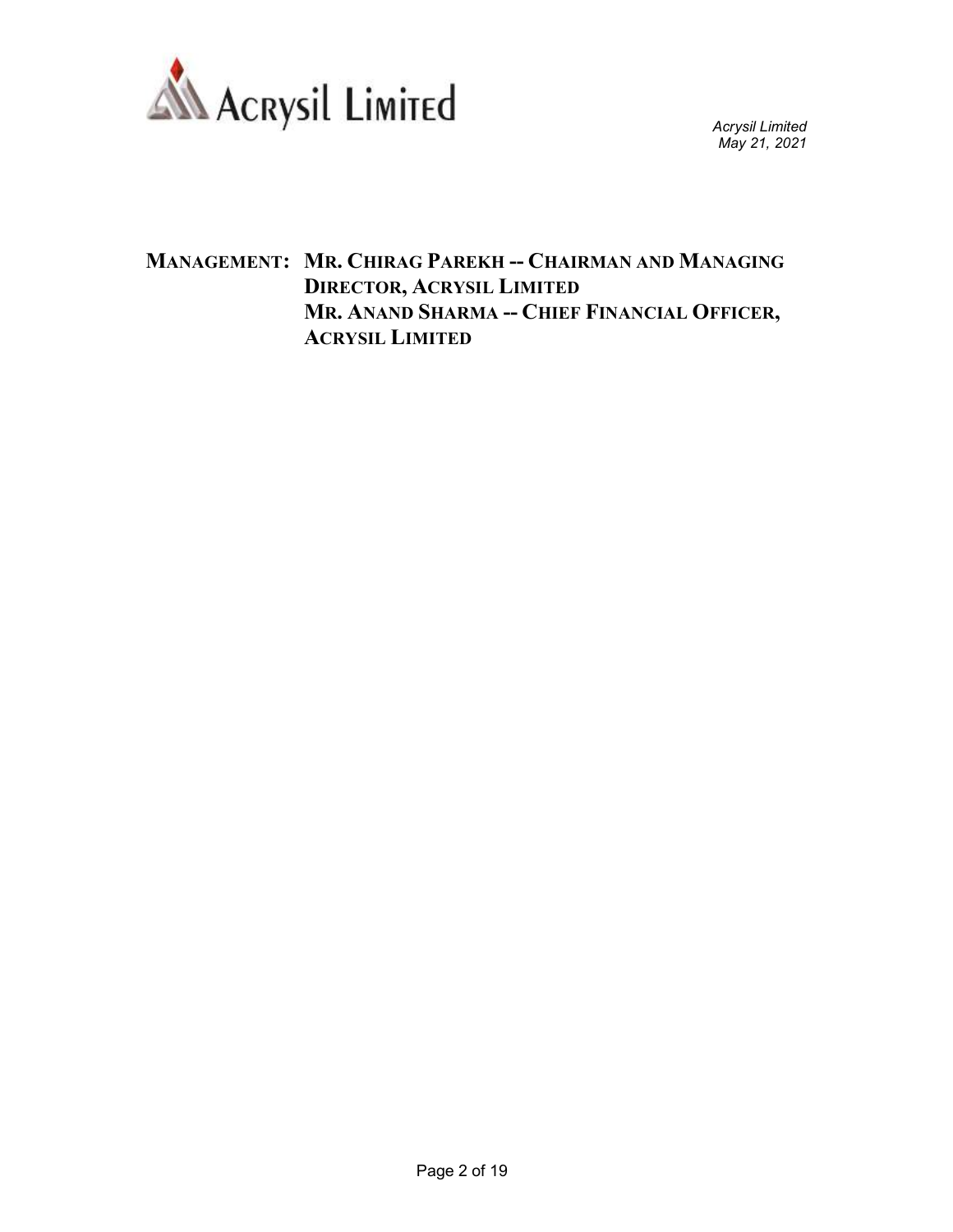

| Moderator:            | Ladies and Gentlemen, Good Day and Welcome to Acrysil Limited Q4 and FY 2021 Earnings<br>Conference Call.                                                                                                                                                                                                                                                                                                                                                                            |
|-----------------------|--------------------------------------------------------------------------------------------------------------------------------------------------------------------------------------------------------------------------------------------------------------------------------------------------------------------------------------------------------------------------------------------------------------------------------------------------------------------------------------|
|                       | This conference call may contain forward-looking statements about the Company, which are<br>based on the beliefs, opinions and expectations of the Company as on date of this call. These<br>statements are not guarantees of future performance and involve risk and uncertainties that are<br>difficult to predict.                                                                                                                                                                |
|                       | As a reminder, all participant lines will be in the listen-only mode. And there will be an<br>opportunity for you to ask questions after the presentation concludes. Should you need assistance<br>during the conference call, please signal an operator by pressing '*' then '0' on your touchtone<br>phone. Please note that this conference is being recorded.                                                                                                                    |
|                       | I now hand the conference over to Mr. Chirag Parekh -- Chairman and Managing Director of<br>Acrysil Limited. Thank you and over to you, Mr. Parekh.                                                                                                                                                                                                                                                                                                                                  |
| <b>Chirag Parekh:</b> | Yes. Good evening, everyone. A very warm welcome to the FY 2021 Earnings Call of Acrysil<br>Limited. Along with me on this call, I have Mr. Anand Sharma – CFO and SGA – Investor<br>Relations Advisor.                                                                                                                                                                                                                                                                              |
|                       | I hope everyone got an opportunity to go through our financial results and investor presentation,<br>which has been uploaded on the stock exchange as well as on our Company's website. I hope<br>that all of you and your loved ones are safe. These are really difficult times and perhaps the most<br>important thing for all of us to ensure that you're safe and so is your family.                                                                                             |
|                       | This had been a challenging year for the first quarter of financial year 2021 being marred by<br>COVID related lockdown restrictions. Despite the challenges posed, we are able to achieve<br>growth on all fronts and therefore achieved our short-term guidance of Rs. 300 crores revenue.<br>Also, the Board of Directors recommended a final dividend of Rs. 1.2 per equity share in addition<br>to the interim dividend of Rs. 0.80 per equity share declared in February 2021. |
|                       | During the FY 2021, the Company received approval of listing of equity share of the Company<br>on National Stock Exchange. The equity share of the Company was admitted to dealings on<br>National Stock Exchange with effect from January 14th, 2021.                                                                                                                                                                                                                               |
|                       | The country is currently facing second wave of COVID-19 infections, the new strain of COVID<br>virus infecting certain key states across the country. We are seeing more localized lockdown,<br>micro lockdown, restriction imposed rather than a nationwide lockdown compared to last year.                                                                                                                                                                                         |
|                       | Despite this scenario, we are able to run our manufacturing operations largely smoothly while<br>following all the health and safety protocols. Our priority is safety of our employees and the<br>Company is leaving no stone unturned to ensure this.                                                                                                                                                                                                                              |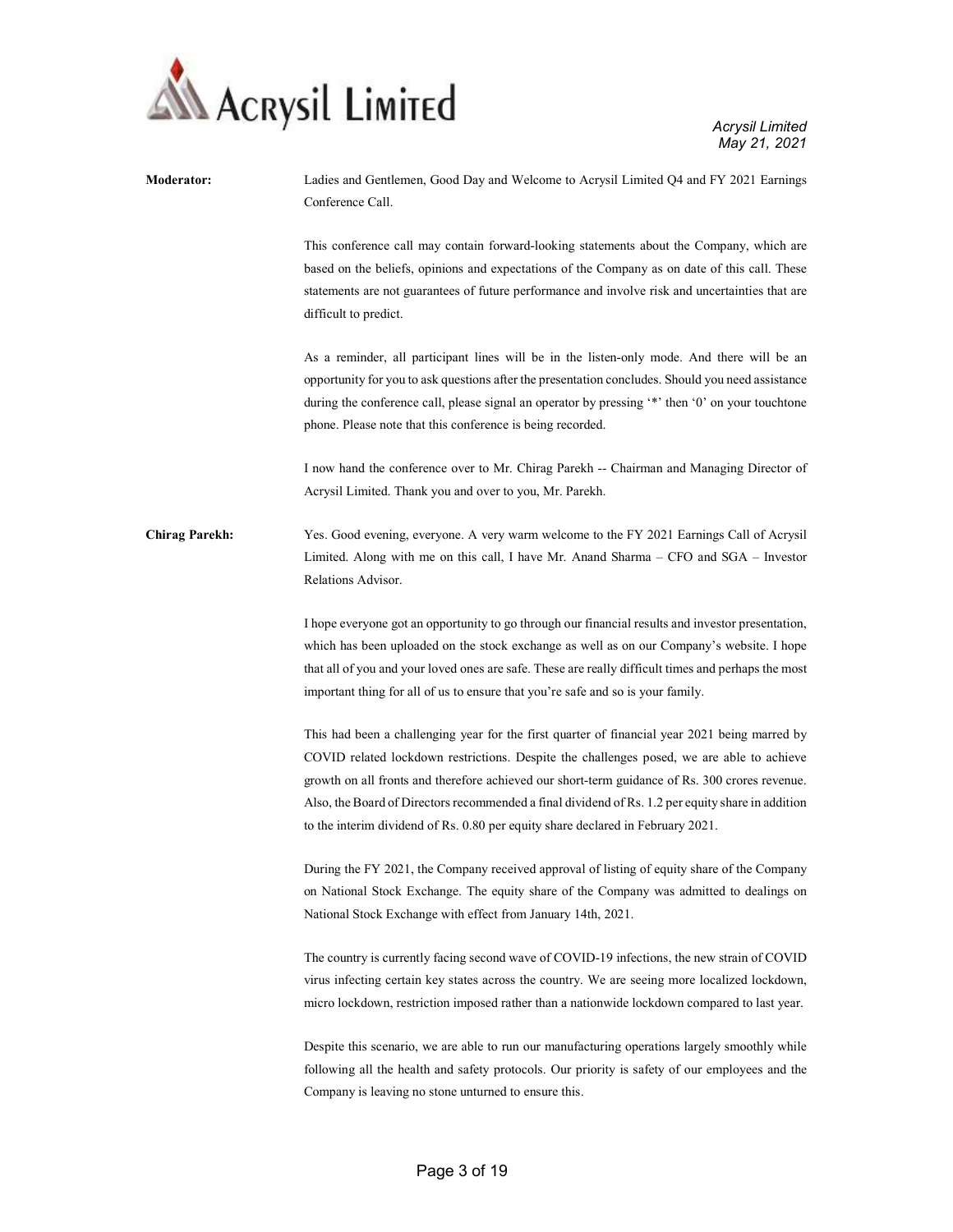

Coming to the Company's performance:

Our company in FY 2021 has marked a robust total income growth 13% Y-o-Y, our sustained thrust on growing our top-line while keeping check on costs resulted into strong EBITDA margin of 22.7%. Quartz continues to be dominant product category.

Export revenue grew by 20% to Rs. 244.7 crores for FY 2021. Domestic revenue were impacted due to nationwide lockdown in the start of the year due to lockdown restrictions. However, postrelaxation of lockdown measures, domestic revenues witnessed a significant pick-up and stood at Rs. 65 crores for FY 2021.

We witnessed spurt in demand from international markets during the year where domestic demand picked up post July 2020. We expect the sales momentum to sustain going forward. We have witnessed a change in the spending pattern in terms of discretionary income spent towards home renovation and décor due to limitation on travel and leisure spends. We have sufficient export order booking. Also, we have sufficient stock of raw material to meet production requirements. We have not observed any major supply chain issues during these unprecedented times, however, the logistics cost has gone up.

Coming to our capacity expansion, ,I am pleased to inform that our Company has successfully completed the expansion of 100,000 units of Quartz Kitchen Sinks announced in August 2020 within a short span of time. The commercial production from this additional capacity commenced from the end of February 2021.

The manufacturing capacity of the Quartz Kitchen Sinks increased from 5 lakh to 6 lakh units per annum. This was due to the commitment of employees and their preparedness to work under difficult situations.

We have recently announced additional capacity expansion of Quartz Kitchen Sinks by another 100,000 units. It is progressing well, and the project is expected to be commissioned by June 2021, date to be confirmed. We feel that we should be able to complete as per schedule however due to storm in our state and Bhavnagar is a little affected. So, this may be a little bit postponed to July 2021 for the next 100,000 capacity. Post this expansion our manufacturing capacity will stand at 7 lakhs units per annum.

Let me update you on our strategic partnership with IKEA. We entered into a strategic partnership IKEA Supply AG, Switzerland in August 2020 for manufacturing supply of Quartz Kitchen Sinks to their global requirement. IKEA has an expertise in distribution and supply in home improvement products.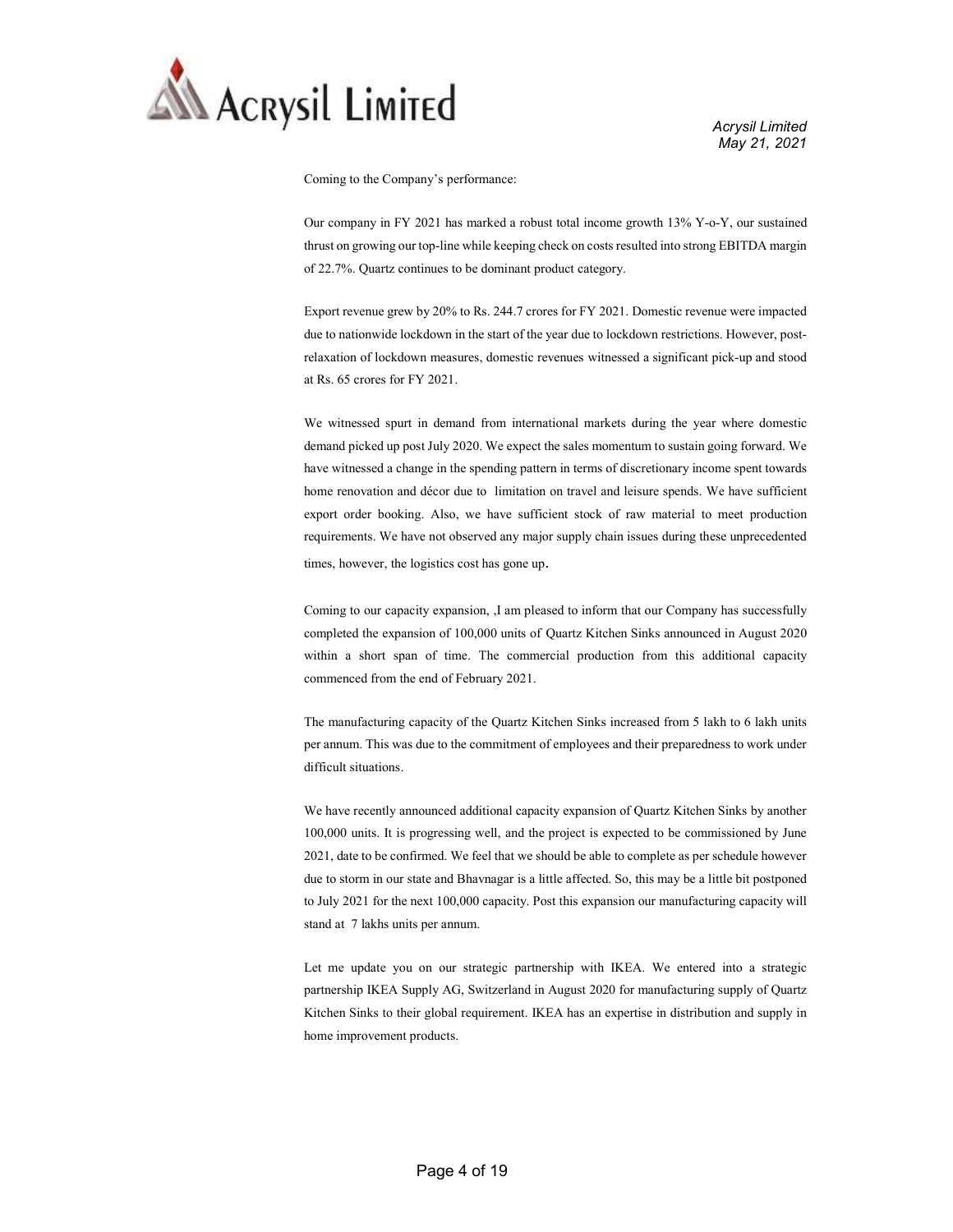

Our company commenced the dispatches of the Quartz Kitchen Sinks to IKEA in March 2021, which should enable IKEA to offer its customers the best of its class Quartz Kitchen Sinks manufactured by Acrysil.

Innovation is the core of the company. Company possesses the ability to think new and maximize the opportunity. With our technical proficiency within the current product line, we constantly launch new variance to meet the customer's expectations. Our Company is focused on creativity and in-depth research in every step of the product designing .

During the year, we have introduced new products with Anti-Bacteria Sink and many other variants in the kitchen appliance segment. Acrysil is aimed towards world-wide expansion of the Company to touch more lives and increase our value proposition. We are also working towards increasing our global footprint by developing a strong network to capitalize on opportunities.

We have taken steps to further explore the American, European market and grow across the globe as a valuable trustworthy brand. Our Company is focused to build brand and distribution channels across India, our products has global appeal and have impressed both influencers and consumers all across the world.

We also have a special announcement here that Company has tied up with GROHE, leading german sanitary brand for supply of stainless-steel kitchen sinks. We all have news, since I am in America, our distributor is able to tie up with Menards, which is a USD10 billion retail store with 850 stores. We have tied up for distributing our all Acrysil Granite Sink in all the Menard stores across the United States.

Our Company is being paying special focus on asserting brand dominance, which is highlighted in our global partnership with reputed retailers for home improvement products. Our Company has always embraced challenges and come out at the top of the back of its grit and determination. Having established ourselves as a long-term player in the industry, we are headed towards a future of a consistent success and increased value addition.

Now, I would like to hand over the line to Mr. Anand Sharma -- our CFO to update you on the financial performance of the Company. Mr. Anand Sharma.

Anand Sharma: Thank you, sir. Good evening, everyone. Let me take you to the financial performance of the Company, Q4 FY 2021 performance:

> The consolidated total income including foreign exchange gain stood at Rs. 104.3 crores for quarter four FY 2021 as compared to Rs. 65.8 crores in quarter four FY 2020, recording a growth of 59%.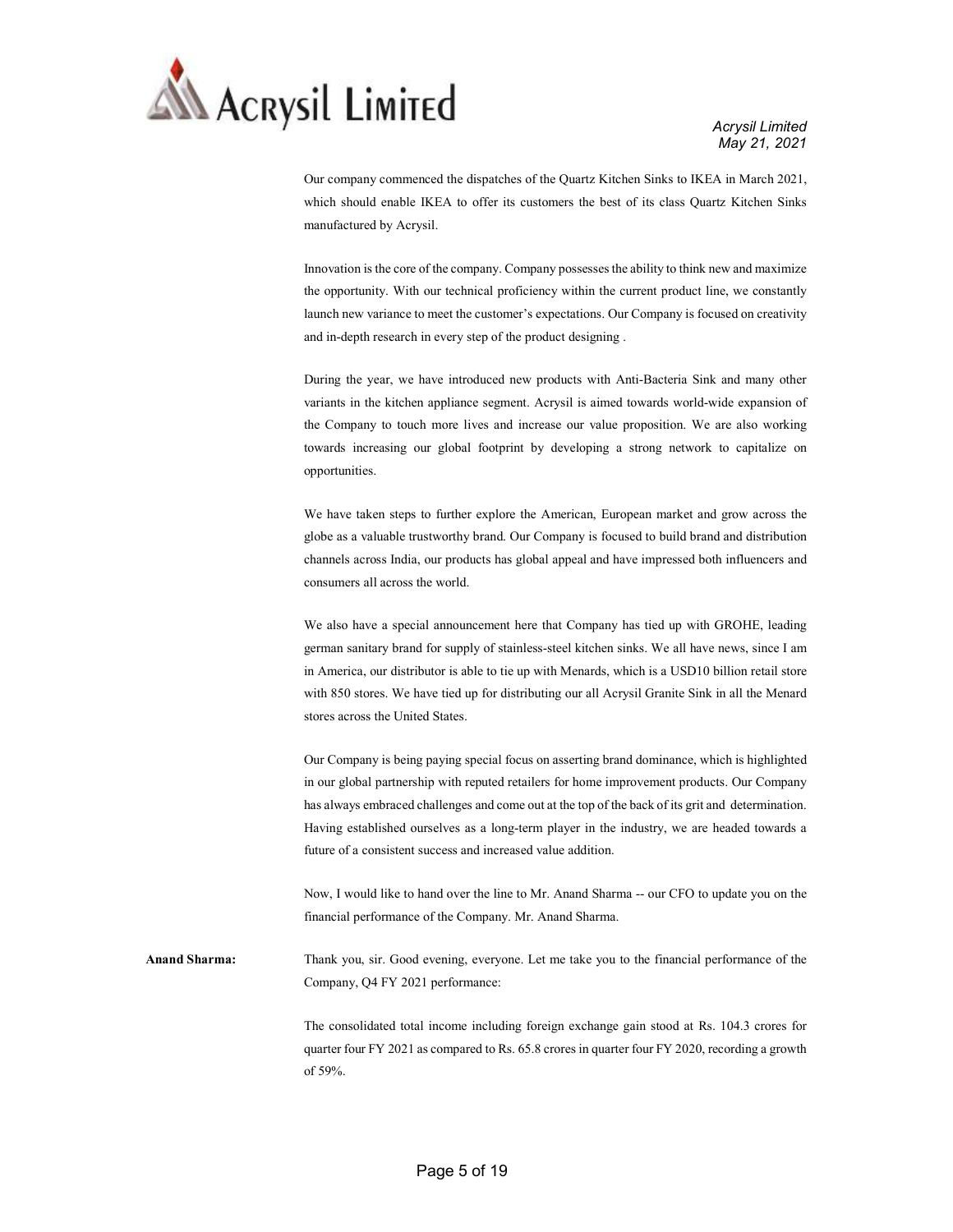

EBITDA of the Company stood at Rs. 24 crores as compared to Rs. 11.1 crores in quarter four FY 2020, recording a growth of 117%.

EBITDA margin for quarter four FY 2021 stood at 23% as compared to 16.8% in quarter four FY 2020. Recording an improvement of 620 basis point.

Profit after tax and minority interest stood at Rs. 13 crores in quarter four FY 2021 as compared to Rs. 3.9 crores in quarter four FY 2020, recording a growth of 235%.

Coming to FY 2021 performance:

The consolidated total income including foreign exchange gain stood at Rs. 315.5 crores for FY 2021 as compared to Rs. 280.3 crores in FY 2020, recording a growth of 13% year-on-year.

We have achieved EBITDA of Rs. 71.6 crores for FY 2021 as against Rs. 50.5 crores for FY 2020, a growth of 42%.

The EBITDA margin increased to 22.7% from 18% and overall improvement of 470 basis points.

Profit after tax and minority interest for FY 2021 stood at Rs. 39.1 crore as compared to Rs. 22.1 crore of FY 2020, recording a growth of 77%.

Our net debt-to-equity standard 0.52x as of 31st, March 2021.

Our return on capital employed stand at 20.7% as on 31st March 2021.

Our return on equity stands at 20.2% as of 31st, March 2021.

Now, we will open the call for questions. Over to operator.

Moderator: Thank you very much. We will now begin the question-and-answer session. The first question is from the line of Pritesh Chheda from Lucky Investment. Please go ahead.

Pritesh Chheda: Sir, in the quarter four, in the other expenses line is there something to highlight because the Qo-Q margin looks a little bit different?

Anand Sharma: Sir, can I reply?

Chirag Parekh: Okay.

Anand Sharma: So, Pritesh bhai, this quarter four, the increase in other expenses is pro rata to the production and sale except export freight , which is increased by 45% quarter-on-quarter basis. So, there is a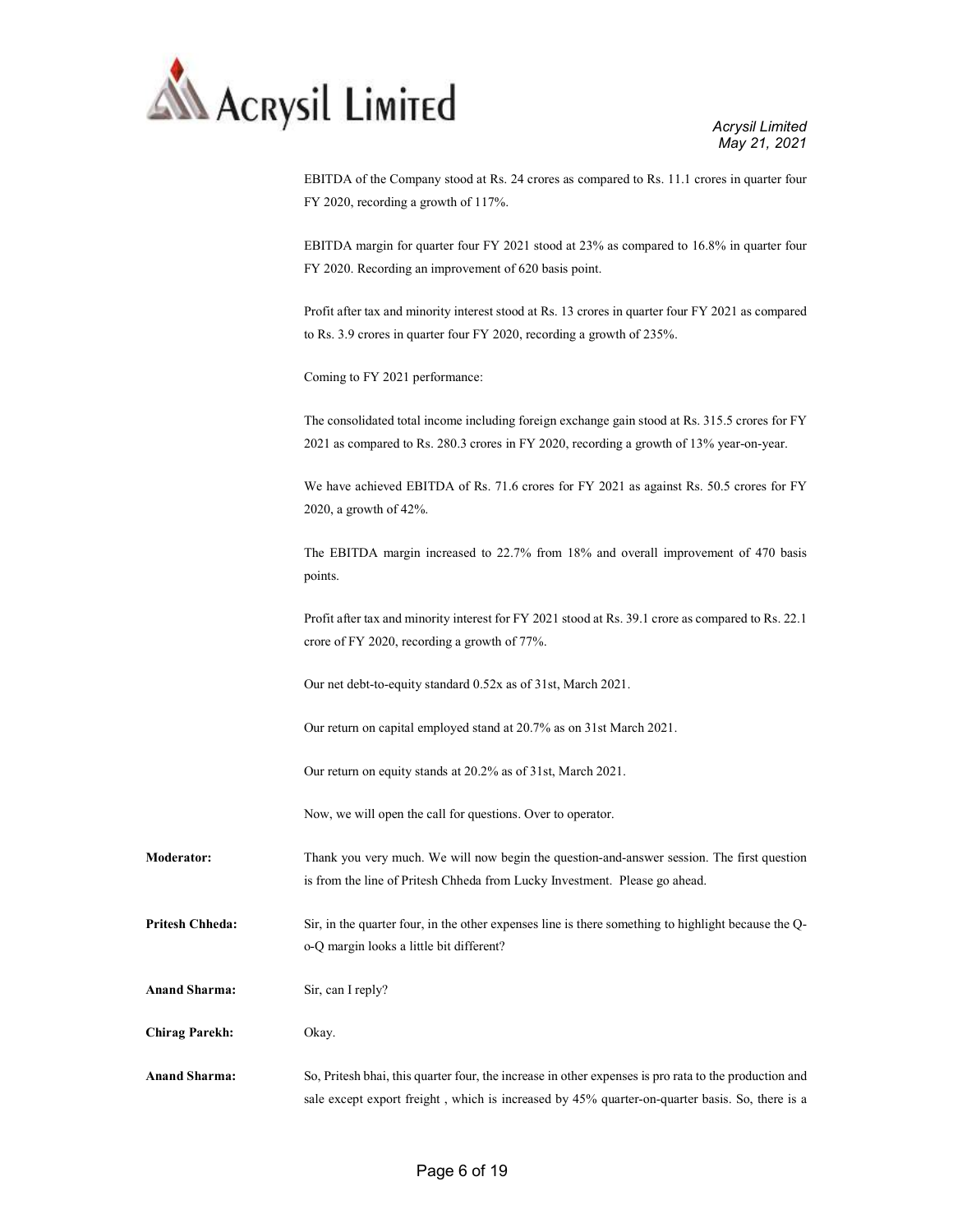

significant increase in the cost of freight, which we are passing on to the customer and we expect that it will stabilize in this quarter.

Pritesh Chheda: Okay. My second question is we have a medium-term target of about Rs. 500 crores and we have exceeded the number at about Rs. 100 crores and we are constrained by capacity, which we are adding up, which also signify that there is a fair amount of demand in the system. So, this Rs. 500 crore medium-term target in your opinion is how far into the future now? Is it a year or a couple of years or more than that?

Chirag Parekh: Pritesh bhai, I think what you had rightly said that I think this is the first benchmark which we have achieved on the quarter four that we achieved on Rs. 100 crores, if you take the annual rate is already Rs. 400 crores is the same momentum. Plus, we are already seeing some tie-ups which we are making. We are also seeing some continuing pent-up demand coming up. So, we definitely feel that our goal of achieving Rs. 500 crores which was earlier, we were thinking about four years to five years, it will be now probably happen sooner. So, even if you take annual rate of Rs. 400 crores plus we will have some stainless-steel sinks and built-in appliances. So, I think the company is planning to achieve this target as soon as possible.

Pritesh Chheda: Is it probable that the Rs. 500 crores revenue can be achieved in FY 2022 itself, considering that you are adding more than 20% capacity in sinks itself, is there a high probability that you can achieve Rs. 500 crores in 2022 itself?

Chirag Parekh: At this point of time, we are really focusing on expanding the capacity, we are up to 7,00,000 sinks which will be probably by quarter two. I mean, we would not have all revenues coming in though, we would not get the benefit of the full year. But I think our company is exercising focus a lot. I mean number is obviously the outcome. But we are trying to see that even if there could be chances further that the new tie ups are being made by the company. So, there is a likely possibility we may have to go for another expansion soon. So, I think the numbers will follow the expansion.

Pritesh Chheda: Okay. And my last question is, there is an opportunity in domestic market in kitchen sink, considering one of the brand has split up in two ways, the Nirali brand. How do you see that opportunity for us and is there opportunity whereby we can really accelerate our growth in steel sinks. And it was quite surprising that a lot of categories in the building space in India in FY 2021 did grow. But for us, when you look at domestic business, it has declined by about 15% to 17%. So, some comments there as to why there was any challenge for us and how do you see the built up on the domestic business within that kitchen sinks for us?

Chirag Parekh: So, I think it is a good question. And let me just answer this. Overall demand of the Granite sinks that said in last investors call, there has been a huge demand. The market share of Quartz is increasing in the stainless-steel segment. I think that it is not just across in America, Europe but across the world, that includes India also. Unfortunately, what has happened is because of this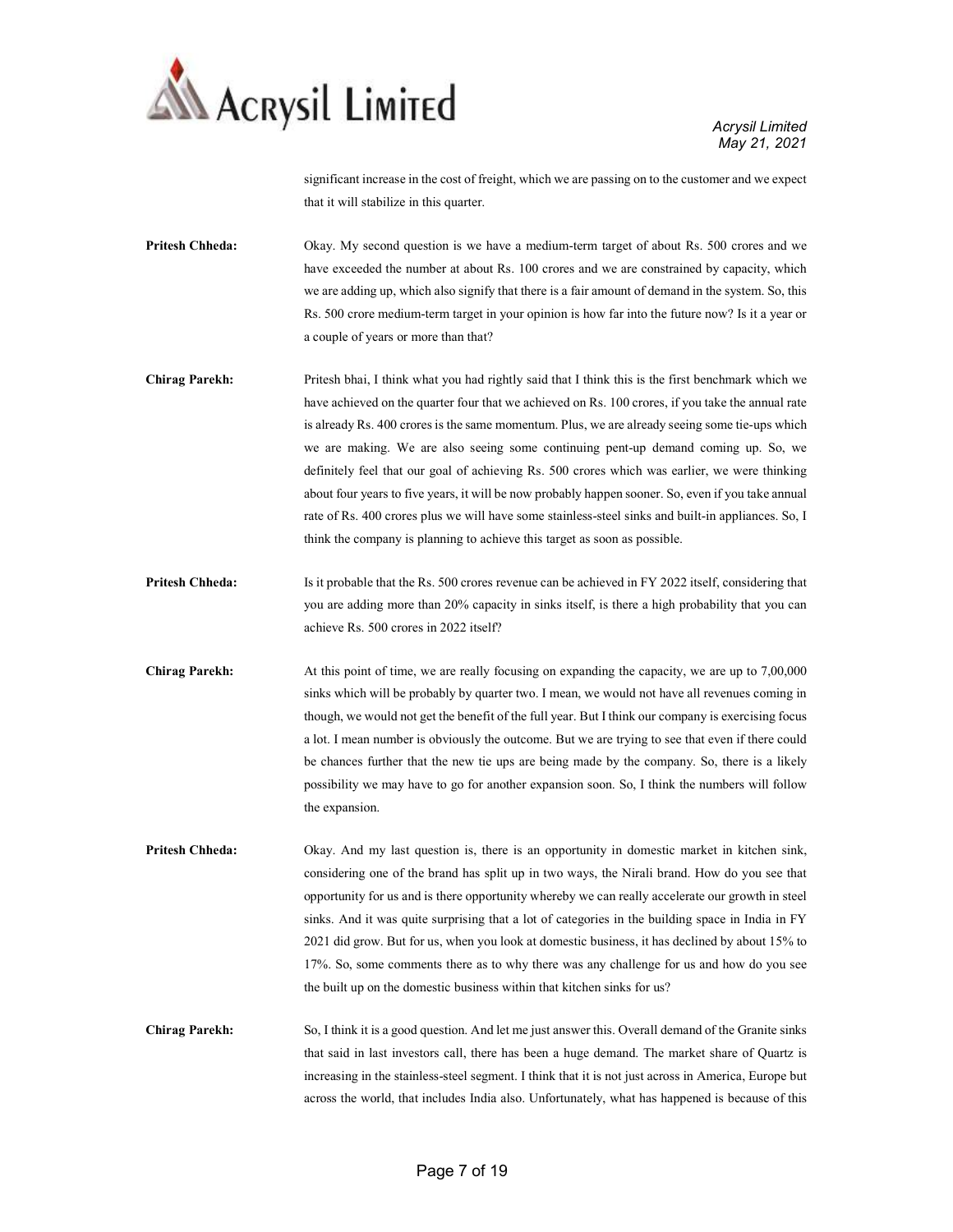

production capacity constraints, we were unable to supply approximately 30% of our orders in India on a month per month basis. So, we have also an exports too. So, I think that has not been able to improve the domestic performance, if we had the production capacity we would been able to have a better number. So, that is one.

Number two on the stainless-steel sink side, I would not a comment on what is going with our competitors. But yes, we have seen the demand of the stainless-steel sinks in India going up. We have been working quite aggressively, we have been getting a good response. And thirdly, on the stainless-steel sinks, we have tied up with GROHE. We are tied up with some other export customers. So, there will be an expansion of the stainless plant also. So, I think all-in-all, including the export, domestic and the granite and the stainless-steel sink. I think we are looking at a good momentum in sales for the year.

- Moderator: Thank you. The next question is from the line of Varun Arora from Great Eastern Shipping Single Family Office. Please go ahead.
- Varun Arora: My first question is related to the COVID situation, if we can talk about the COVID situation in Bhavnagar? Has that impacted the local labor in any manner? And also, there was a cyclone, if you can talk about any challenges that we might be facing right now?
- Chirag Parekh: Yes. So, there are some short-term challenges which we are facing currently. And we have been experiencing absenteeism because of the COVID situation. Fortunately, the COVID situation in Bhavnagar has improved dramatically for what I heard from my operations team. People are coming back to work. Earlier absenteeism used to be about 20%, now it has dropped by 10%. So, we assumed by next month, everything should be online. That is one.

And number two is on the cyclone here. Fortunately, we are saved, there was not much damage which has happened to the company, there are some shade which has been torn apart and some small damages here and there. But nothing major which should disrupt our expansion or our production. So, we should be absolutely in line with our capacities.

Varun Arora: Sure. Second question is related to the international geographic mix, if you can give an idea as to how that is shaping up? And also, some color as to because I mean, there was lockdown in some of the countries like UK, there was lockdown, so last year was kind of slowdown in the UK market. But things have been opening up. So, if you can get some color as to how your key markets are opening up, maybe some idea about the March exit that would be helpful.

Chirag Parekh: See, one thing is, nothing can change past. The western countries are more mature in terms of the Granite Kitchen Sink. So, about 60% of revenue comes from America and Europe and then from Asia and other countries. But overall, there has been a localized demand, we have experience just from United States, Europe, UK, there has been overall demand even from India, Asia and everywhere. For the Granite sinks, that is one thing.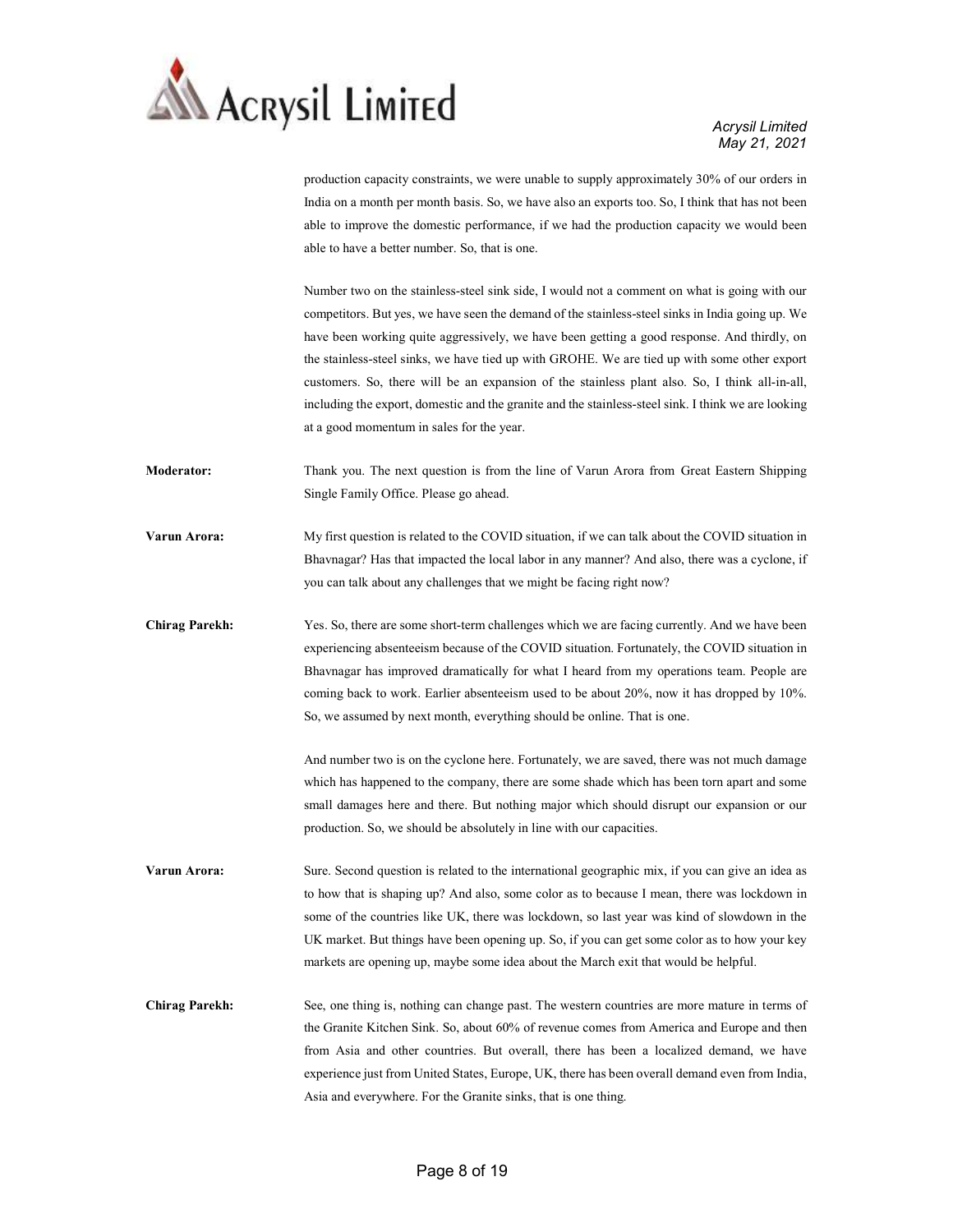

Number two, the pandemic situation, yes, there has been lock down but fortunately lockdown has worked good for our company. Like I am right now in America and I have been visiting all my clients here, because we have just got our deal with Menards. I went to see the Menard stores across America, we are putting display sink. You can see unbelievable line of people, there have been crowd to buy home improvement products. So, home improvement has taken a big lead in sales here. The dynamics of the working as say, the more hybrid working culture is accepting. not only in America, but also in India. People are working more from home, the work-fromhome culture is considerably high. I went to my clients office last time there were 200 people in the office, this time there were four people in the office and yet the revenue increased by 50%.

So, there has been big change and because of that there will be a more of ordering of the home improvement products, especially our kitchen sink. And secondly, in order to overcome this challenge of the lockdowns there are more online ordering system. The UK experienced coming back to the UK question approximately 30% of all revenues of the kitchen sinks came by ordering online of our kitchen sinks.

Moderator: Thank you. The next question is from the line of Sanjay Shah from KSA Securities. Please go ahead.

Sanjay Shah: Chirag Bhai I hope you all are doing well. Congratulations on good set of numbers and I am congratulating with new tie-ups with GROHE and US store. Chirag Bhai my question was regarding, when we see your presentation and when we understand that we have been pushing our sales in domestic market. But an even we have grown, we have grown from 95% export to today 79% export. So, domestic market has grown, but we see the pie of products there we see that even Steel Sink is not growing and our Quartz business is growing. So, is there any change in the customer demand in India, which is shifting from Steel to Quartz, or you see that growth coming in future? And even in export market, how do you see that trend in Quartz Sink and Steel Sinks?

Chirag Parekh: Very good question. So, answering your first question. Yes, there is no doubt that the Granite Sinks are the future, it is approximately less than 10% of the global Kitchen Sink business, we have a long highway yet to come. Good times, I am sure it is going to come for our Granite Kitchen Sinks sink because there are only about four to five companies in the world who produce this Granite Kitchen Sinks.

> We got two situations here, one is the pandemic which has helped I want to repeat again, the work-from-home culture. And second and best share of the Granite Sinks sales consistently increasing. We have seen in our kitchen work tops all people are using Granite worktops, nobody uses stainless-steel. This is the same way the Granite Sinks, the Quartz Sinks has come out in kitchen sinks. Nobody wants to use the Stainless Sinks. Preferably, I will not say nobody wants to use, preferably now the Quartz Sinks are coming into play. So, I think that is one.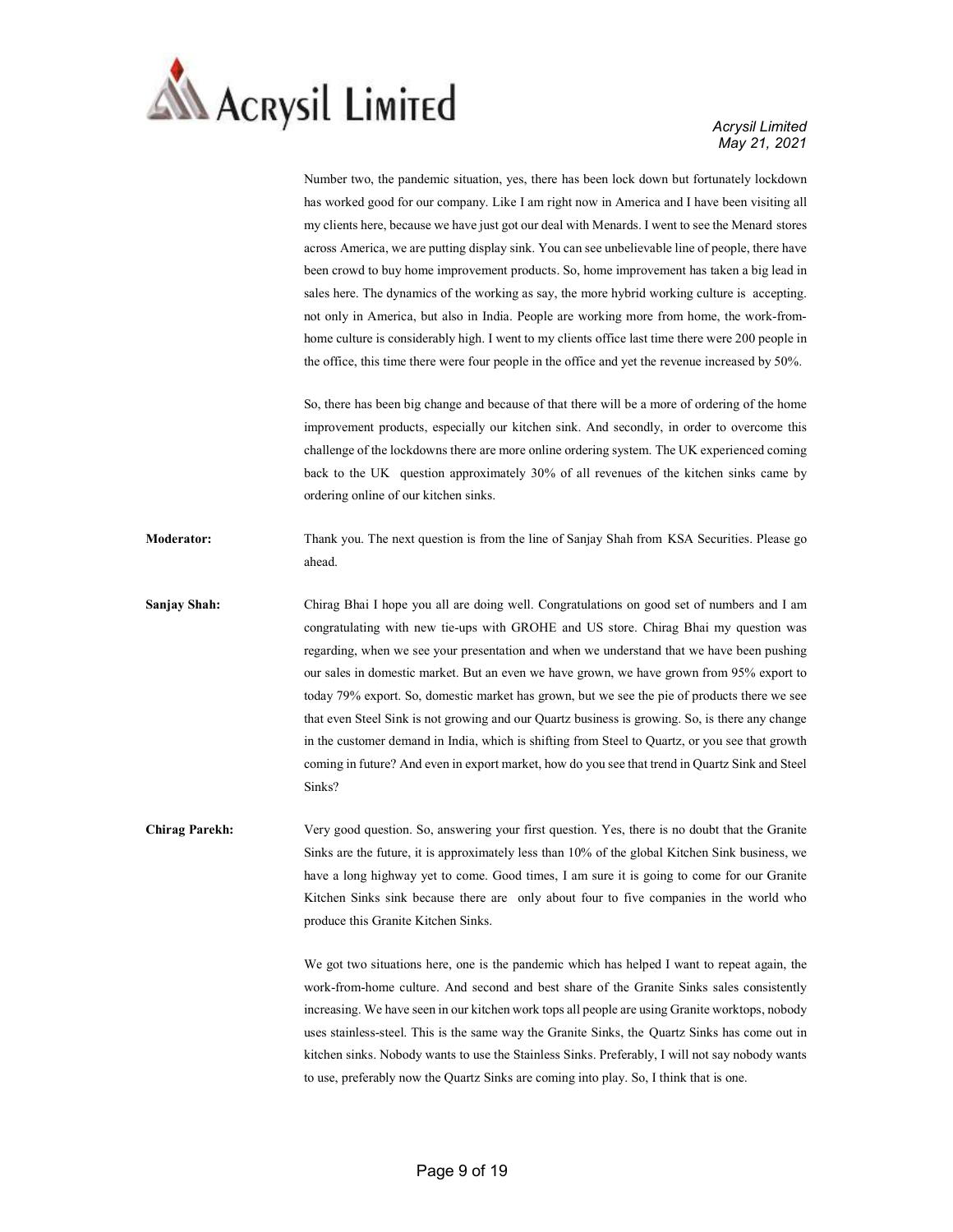

On the domestic side, especially on the stainless-steel Sinks, yes, that is like I said the Quartz Sinks are coming up. So, the focus on stainless-steel is not there. But due to some circumstances in India, which is favoring us on competition side there has been a big demand coming for us on the stainless-steel kitchens sink side. The company is investing to double the capacity in stainless-steel sinks. Both on account of export and for the Indian market, the company is also expanding in terms of our R&D which we are producing more high-end stainless-steel kitchen sinks to add better value addition gross margins to the company.

So, we are actually working in a space where nobody else manufactures products like us. And the Designer Sink what a manufacturer that is probably "Acrysil" is probably actually the only company which is manufacturing this. So, yes, there have been variable demands and on second side on stainless-steel, but the new tie-up with export also going to give a boost to the stainlesssteel sink.

So, I think overall we are looking at also the stainless-steel side to perform well in the current year and the future years. Again, we have also put the PVD plant, Physical Vapor Deposition plant for manufacturing innovative rose gold, yellow gold, sinks for high end markets. Thank you.

- Sanjay Shah: Sir, my second question was regarding Sternhagen brand. It is while we have been launching these and promoting for STERNHAGEN brands. Can you highlight upon it, how is it doing and what is the future strategy on that side?
- Chirag Parekh: Yes. So, STERNHAGEN I think is a brand where we have achieved is probably the top five brands in India, as far the luxury brand is concerned. Unfortunately because of the pandemic, which was at top highest selling points of our Bangalore, Delhi, Mumbai, have seen severe lockdown, so we are struggling there with the sales. But our momentum is not going to stop. We are right now currently focusing on our Granite sink and on the stainless-steel sink side, knowingly we not been able to do much focus on.., But our program to escalate the STERNHAGEN ceramic sales is already running.

We are adding a lot of new Quartz models in the STERNHAGEN side, we are tied up with export customers also on the STERNHAGEN side. We have we have tied up with Sussanne Khan, the famous designer, the ex-wife of Hrithik Roshan, she is willing to partner with us on launching a new line which is not a very luxury line, but a premium line between Rs. 10,000 to Rs. 20,000. So, we plan to launch this pre-Diwali this year and I believe that, at that time the whole situation will be at much ease in India.

So, we are soft paddling, but does not mean we are sleeping on this STERNHAGEN as a category, and we are quite optimistic as far as STERNHAGEN is concerned for the future.

Moderator: Thank you. The next question is from the line of Ayush Agarwal from Mittal Analytics. Please go ahead.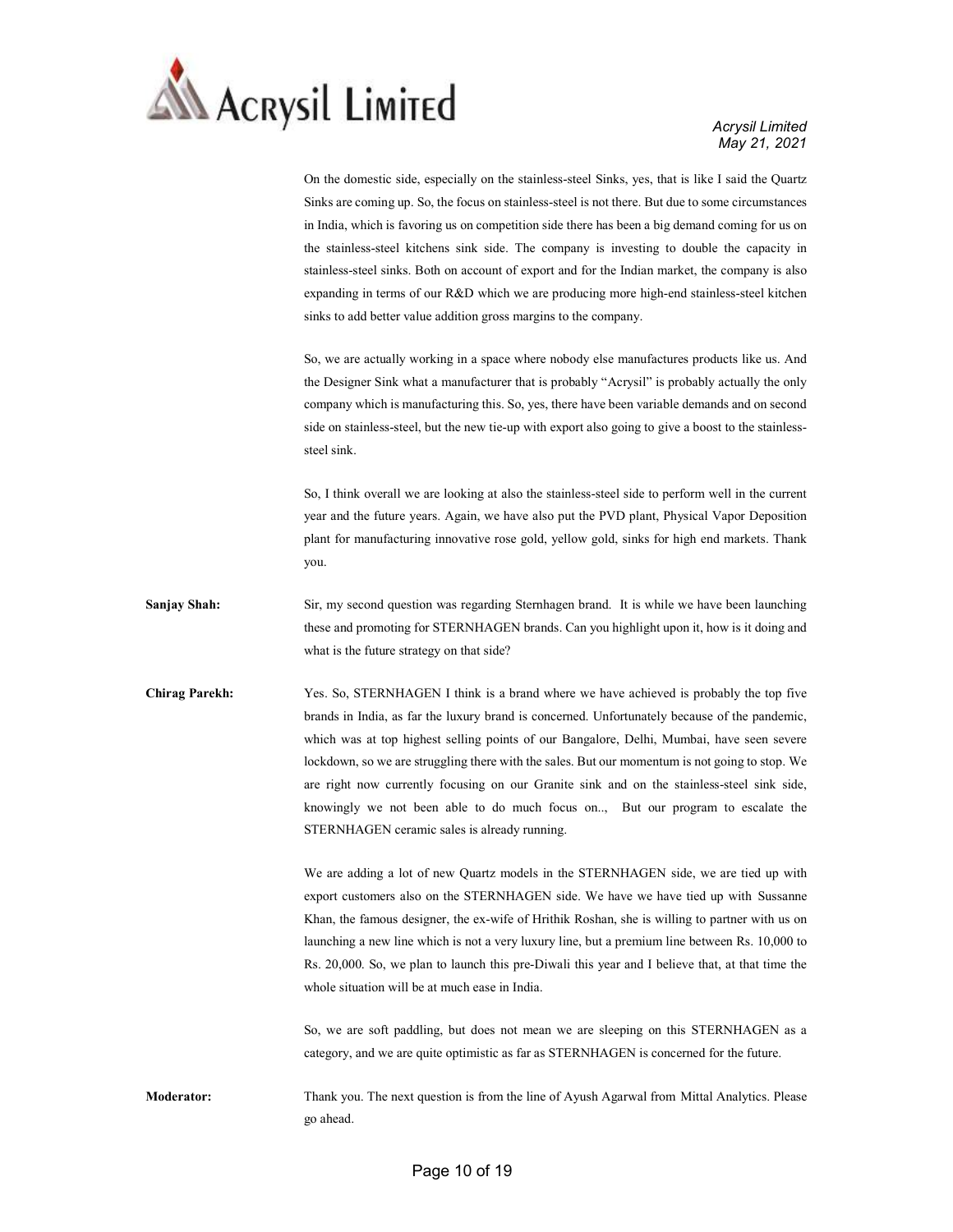

- Ayush Agarwal: Sir, my first question is, can you please elaborate more on the new American partnership that we have? What kind of products will we be supplying to them? And when can we expect this starting?
- Chirag Parekh: Yes. The thing is good when you answer the questions of the US market it is good when you are in America. So, I have been actually traveling around a lot to see client and what is happening. I think America is one of the most potential markets moving forward. And I think, everybody would agree on the potential what America has a country for the exports. It is always the large volume. Menard is a third largest retail chain after Home Depot Lowe's in America, approximately \$10 billion revenue. It is 850 stores mostly in the Midwest of the United States. We have about four SKUs right now. They are planning to increase it to 18 SKUs within a very short period of time. It could be one of the top selling Granite Sinks inside the stores. So, what are the information what we have, I think they should pick up at least 50,000 Sinks to start with for the year, which would be a total revenue of about Rs. 25 crores a year just from a single customer. We have another two customers which are our major customers, Karren and Kraus and we have MSI which is the largest Quartz slabs importer in United States run by Gujarati company. They import about 30,000 containers of quartz slabs into United States. So, even we have started supplying to them. So, overall the situation in America, we are expanding quite well, as you know we have opened up our American office too, and soon we will be able to expand our operations in the US to have a much more to have to gain grounds in the American market.
- Ayush Agarwal: Alright, that's good to know. And we can already see data on US home building and home builders consumption that has skyrocketed in the US, so it is a good time for us to be there.

Chirag Parekh: Yes.

- Ayush Agarwal: And sir my second question is, as far as I can remember from our last concall, I had asked this question that how much granite sink can be housed in the current infrastructure that we have, and you had mentioned somewhere around 8 to 10 lakh sinks. But we also had mentioned that, this year in the CAPEX that we see it is pretty high-end number and the reason for that is because we had bought some land. So, what are our plans after this June expansion is over in the granite sink area, because if we have already bought land then I'm sure we would not be able to build an infrastructure as easily as we did for the last 2 lakh capacity. So, what are our plans going ahead for the expansion of capacity in granite sink segment?
- Chirag Parekh: Yes, you are right, I did say we had acquired land in good capacity for million sink. So, as we are talking, I am in talk with my team, especially with my marketing sales team moving forward. And also looking closely at the pandemic situation. But it all likelihood, it seems that the company looking at the different tie ups, we may have to likely go for another round of expansion we don't know at what level, at the appropriate time we will let you know. But it's quite likely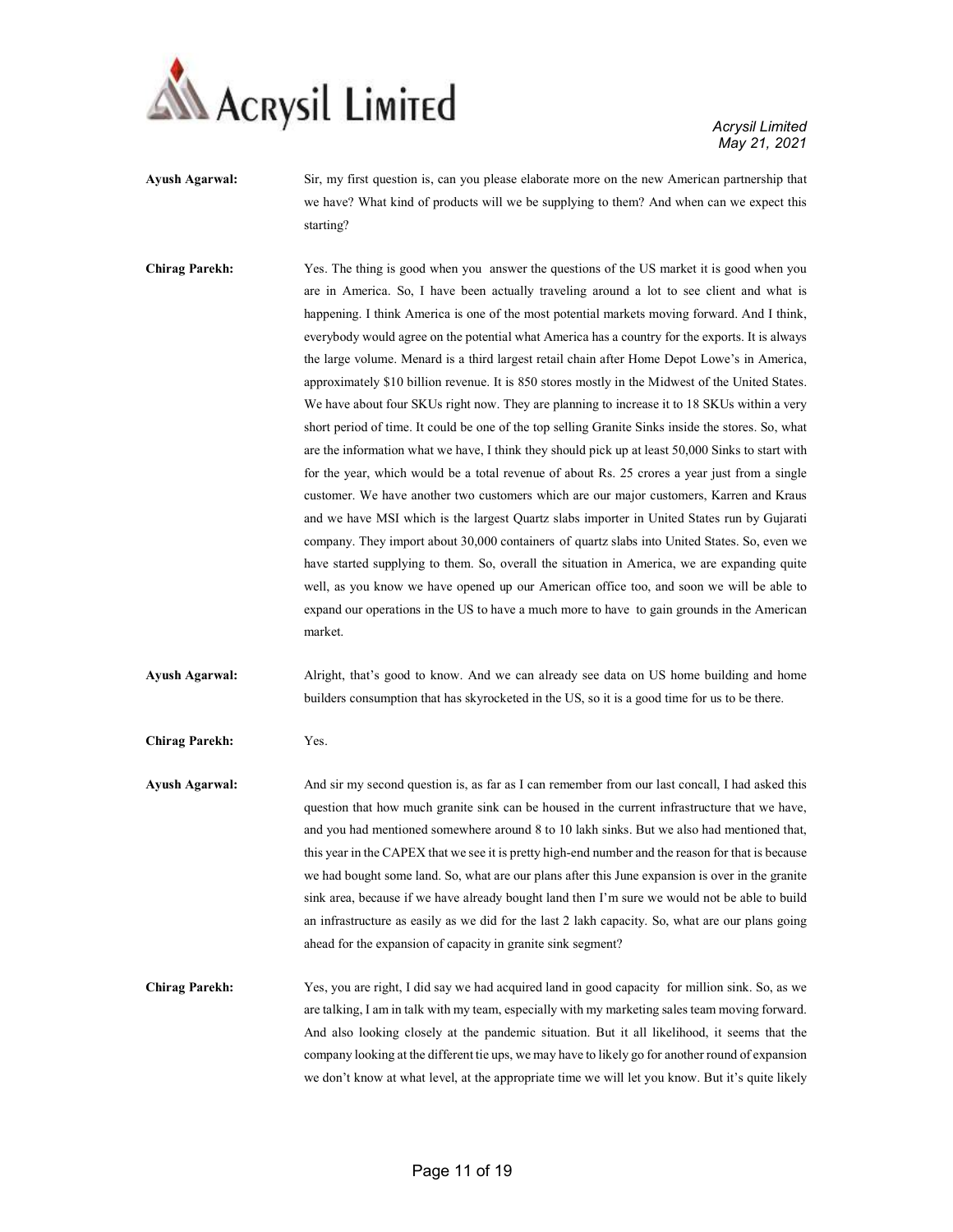

that company may have to go for another round of expansion to ramp up capacity to cater demand for both domestic and into international markets.

Moderator: Thank you. The next question is from the line of Aditya Jadhav from SIDBI Venture Capital. Please go ahead.

- Aditya Jadhav: My first question is regarding a domestic sales, I could see that our dealer network and distributor network for the last two, three years has been stagnant at a 1500 dealers and 82 distributors, is it the stagnation reason for our almost flat revenue in domestic market?
- Chirag Parekh: So, there are two sides of the story here. One is that, the company does not have like I've been saying again-and-again, we do not have capacity.
- Aditya Jadhav: I heard that, I'm just asking apart from that.
- Chirag Parekh: No, that's what I'm saying. So, because of that we are kind of soft pedaling to penetrate our sinks in the domestic market. That's one, there is no point of market expansion when you cannot supply the granite things on time to their customers, which is quite sad. And the second side of the story is if you remember in my last talk that company is building, doing broader activities of brand building and expanding the showroom size. So, any other category of the C category dealers we are improving to category B and B category we are improving to category A, now what does it mean. It means that the C category of a dealer is more of a prototype display where you have one sink or a couple of sinks, then the B category has about at least 10 models of sinks both granite and steel and they have few built in appliances. And category A, which is approximately 500 to 1000 square feet of a display showroom which is a standalone showroom categorized as a franchisee model. So, we have been actually working more on a branding display then trying to create more numbers in India, in fact dealers. So, we are upgrading our dealer.
- Aditya Jadhav: Okay. So, my second question is regarding your IKEA partnership, can you help us understand any kind of fillers that you're getting from IKEA about kind of growth that you foresee from IKEA, and what kind of capacity that you will have to add to cater to that demand?
- Chirag Parekh: So, we have started the supplies, we have decided the second model to it, got approval, second model is going to start. So, they're just waiting for few months because right now our capacity is full. IKEA is very happy with our quality, that's a very good sign. The sinks have been supplied, so they need little bit time to assess our quality, our delivery on time situations and all. And then based on that, like I said earlier there is a large opportunity with IKEA moving forward. Now how large that can be, we definitely think it is going to be larger, how large even I am not aware. But it's going to be quite large.

Moderator: Thank you. The next question is from the line of Rohan Gupta from Edelweiss. Please go ahead.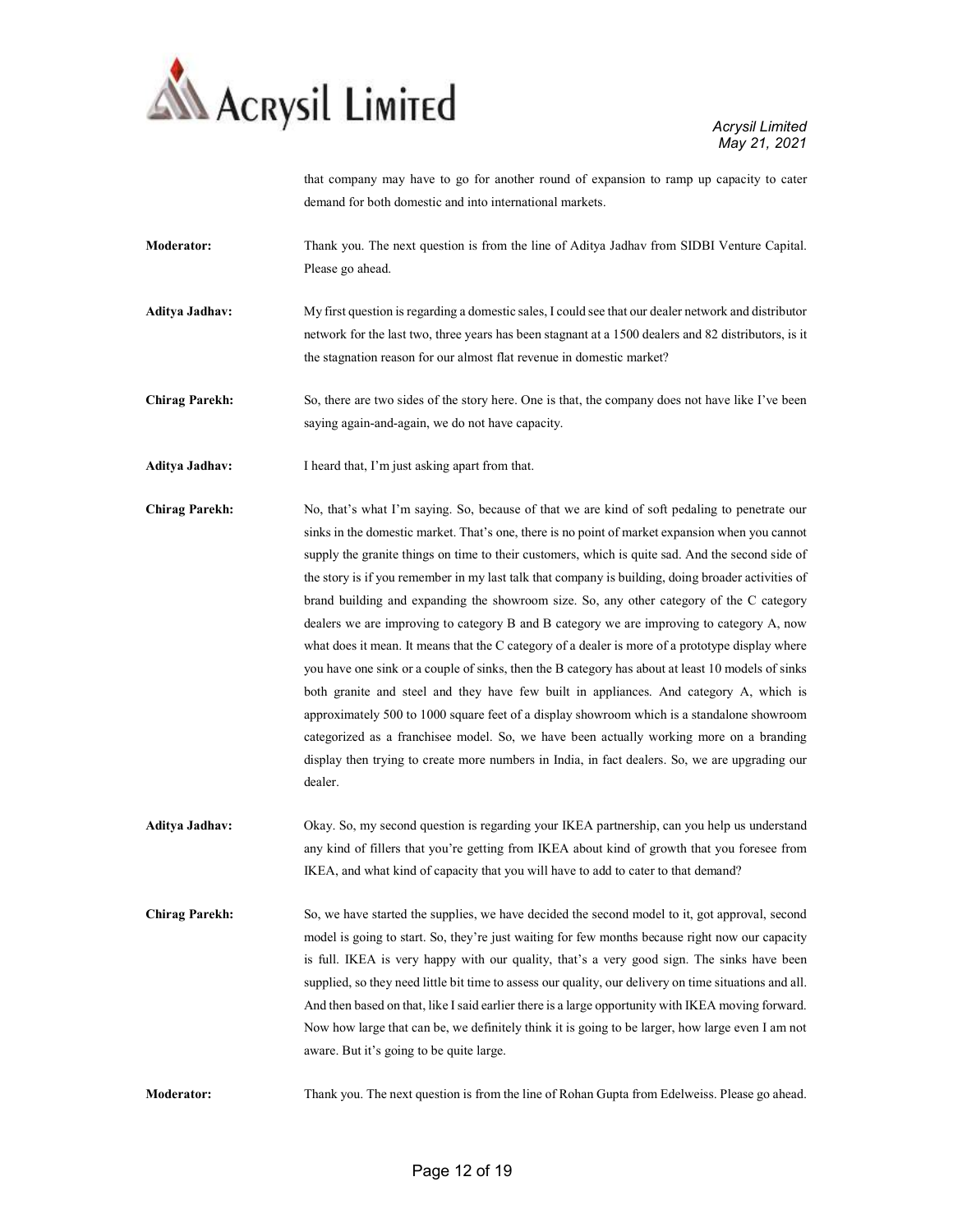

| <b>Rohan Gupta:</b>   | Sir, first is on the EBITDA margin, which is mainly led by almost 400 basis point gross margin<br>expansion and now we have roughly 23% EBITDA margin. Sir can you explain a little bit, is it<br>driven by better product mix or higher realization of the sink or is that basically just some raw<br>material cost advantage which we had in the current year costs?                                                                                                                                                                                                             |
|-----------------------|------------------------------------------------------------------------------------------------------------------------------------------------------------------------------------------------------------------------------------------------------------------------------------------------------------------------------------------------------------------------------------------------------------------------------------------------------------------------------------------------------------------------------------------------------------------------------------|
| <b>Chirag Parekh:</b> | No, the last time this question had come, I had explained that this is reason of a good product<br>mix and a better price realization.                                                                                                                                                                                                                                                                                                                                                                                                                                             |
| <b>Rohan Gupta:</b>   | Okay. Sir if I look at your revenue and the kind of numbers which you have, it seems that your<br>average realization for the sink business is roughly only Rs. 5000 per unit that may convert<br>roughly as low as \$70 to \$80 per unit. So, is there a new scope in terms of change in the product<br>mix on the premium line or a large part of the business which we do exports is a low end of the<br>product or a low value product sir?                                                                                                                                    |
| <b>Chirag Parekh:</b> | So, to continue the focusing on coming up with more innovative product. So, I remember if you<br>take Acrysil 10 years back or 20 years back, I do remember the average price of the kitchen sink<br>was Rs.3000, 10 years back it was Rs.4000. Currently, if are at approximately Rs.5,500, just five<br>years back it was Rs.4500. So, we've been consistently able to increase the price realization,<br>which is a very good sign and we have a consistent efforts to improve that.                                                                                            |
| <b>Rohan Gupta:</b>   | Okay, sir just second question if I'm allowed to ask, otherwise I can get back in queue. Sir you<br>have just added a capacity of 1 lakh unit in month of Feb and going to add 1 lakh further by<br>June. Other participants also asked that, additional 2 lakh units available for FY20 in rest of the<br>year can we have a higher volume growth, can we have a 30%, 40% kind of volume growth<br>because we have additional capacities available. So, just wanted to know on that front that, is<br>there a scope for us to do strong volume growth in the current environment? |
| <b>Chirag Parekh:</b> | So, we don't have additional capacities but we have in terms of land, we don't have in terms of<br>the infrastructure. So, the plant we don't have another 2 lakhs in capacity available. So, company<br>will have to put up additional capacities.                                                                                                                                                                                                                                                                                                                                |
| <b>Anand Sharma:</b>  | Sir, he's asking the additional volume from 5 lakh to 7 lakhs and how we are going to addition<br>of 40% whether we will be able to dispatch and produce?                                                                                                                                                                                                                                                                                                                                                                                                                          |
| <b>Rohan Gupta:</b>   | Exactly, which we have already added to.                                                                                                                                                                                                                                                                                                                                                                                                                                                                                                                                           |
| <b>Chirag Parekh:</b> | Yes. So, about 5 lakhs, last year we did 400,000 sinks, the 400,000 sinks and if we are able to<br>do $700,000$ sinks there is already a $30\%$ -40% growth.                                                                                                                                                                                                                                                                                                                                                                                                                       |
| <b>Rohan Gupta:</b>   | So, is that kind of a growth one can expect sir, from this kind of this year., As revenue growth<br>last year was hardly there                                                                                                                                                                                                                                                                                                                                                                                                                                                     |
| <b>Chirag Parekh:</b> | No, let's talk about how was the quarter four compared to last year, so yes comparing.                                                                                                                                                                                                                                                                                                                                                                                                                                                                                             |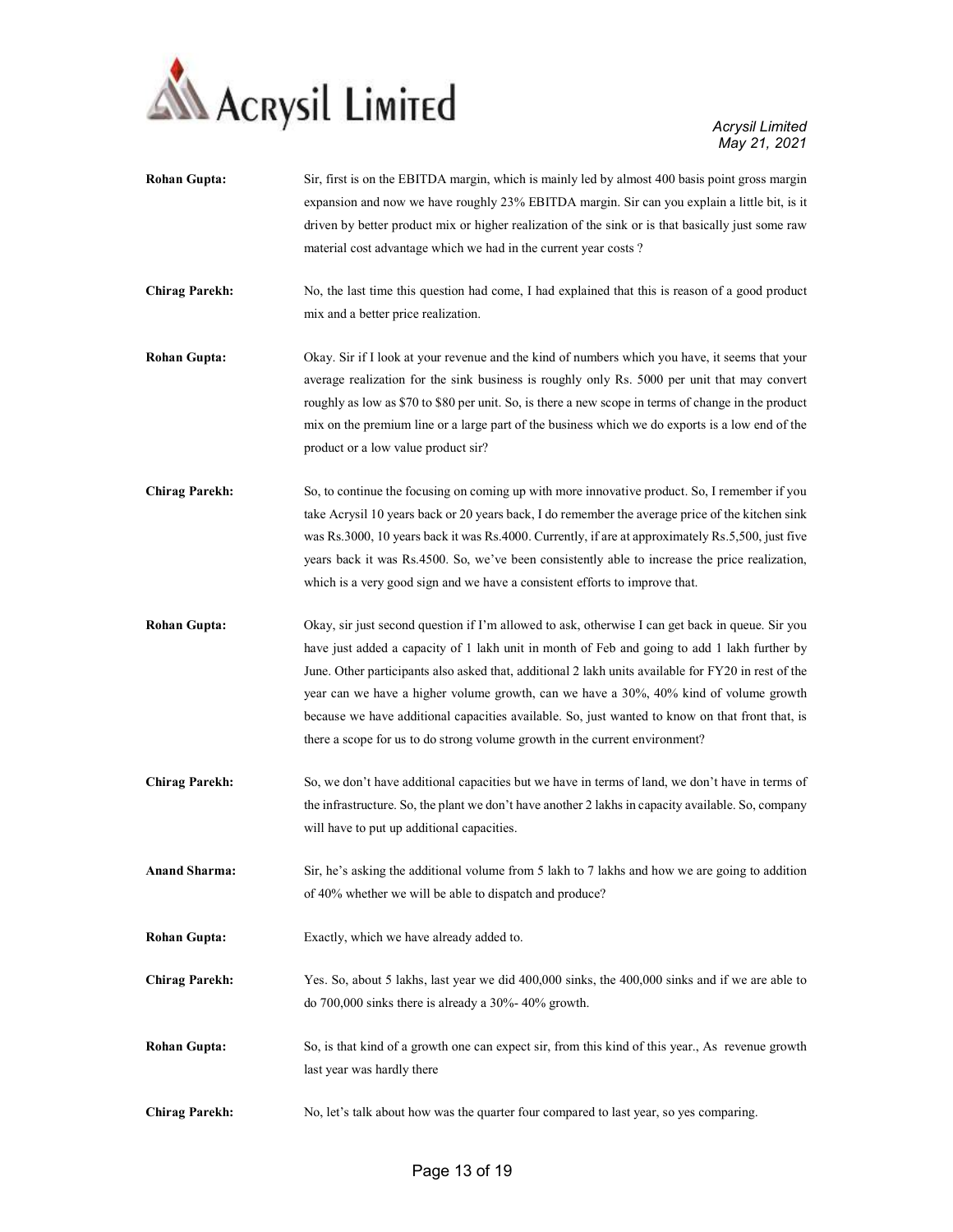

| <b>Anand Sharma:</b>  | Rohan to answer your question, the capacity is getting added in the Q2 FY21 and we have<br>100,000 additional capacity available from March 2021 and other capacity is coming from June<br>or July. So, yes there is a capacity addition we are doing and we are seeing good demand. So,<br>we will definitely catch up the demand with the capacity we are planning, that's how we see it.                                                                                                                                                                                                                                                                                                                                                                 |
|-----------------------|-------------------------------------------------------------------------------------------------------------------------------------------------------------------------------------------------------------------------------------------------------------------------------------------------------------------------------------------------------------------------------------------------------------------------------------------------------------------------------------------------------------------------------------------------------------------------------------------------------------------------------------------------------------------------------------------------------------------------------------------------------------|
| <b>Moderator:</b>     | Thank you. The next question is from the line of Resha Mehta from Green Edge Wealth Services.<br>Please go ahead.                                                                                                                                                                                                                                                                                                                                                                                                                                                                                                                                                                                                                                           |
| <b>Resha Mehta:</b>   | My first question again is going back to our bath fitting portfolio, which is the STERNHAGEN<br>brand. So, this brand has essentially been struggling even before the pandemic year. So, what<br>really has been the pain point here, is it the high price point, the positioning of it being a luxury<br>product, is it our sales and marketing or is it that we've not really channelize our energy towards<br>leveraging this brand. And also last year despite it being a pandemic year in India, the home<br>improvement space had gained a lot of momentum. So, in that context in the last one year has<br>the brand done better than the previous years, and what are our revenues from this particular<br>brand in FY21, that's my first question. |
| <b>Chirag Parekh:</b> | So, in my last call also I said as far as Sternhagen brand is concerned our focus has always been<br>on building a brand not on the revenue side. So, we have been able to manage to get product<br>visibility, because of the high price points, high innovative products, one of a kind product<br>which nobody has in the world. And the price points are really very high for the Indian market.<br>So, looking at that yes, it also took a lot of time for us to get the displays done, to get the<br>showroom attention, consumer attention. So, lot has taken that time, about a few years. Finally,<br>we have about 65 dealers across India doing it and just when it was about to begin to pick up at<br>that time the pandemic happened.         |
|                       | Point number two, yes we have not actually put our energy in channelizing operations across<br>India, we have not put much focus on marketing to try to promote this brand due to various<br>circumstances. But it is on our radar and moving forward in the home improvement space it is<br>going to bounce back very fast once this pandemic situation is over and we see once this gets<br>over, Sussanne Khan line coming in and she is promoting with the builders, architects which<br>will take the brand to the next level very soon.                                                                                                                                                                                                               |
| Resha Mehta:          | Okay. And the second question is on the working capital. So, is there any scope to reduce our<br>inventory and debtor going forward, and If yes, then what probably could be the quantum of that<br>reduction?                                                                                                                                                                                                                                                                                                                                                                                                                                                                                                                                              |
| <b>Chirag Parekh:</b> | So, I will ask Anand to answer and Anand has the numbers and ratios and we have already made<br>a significant improvement, but I will leave it up to him to say.                                                                                                                                                                                                                                                                                                                                                                                                                                                                                                                                                                                            |
| <b>Anand Sharma:</b>  | Yes. So, to answer your question, we have already taken steps to reduce our working capital<br>cycle. And if you can see from our result which we have given there is a balance sheet also, we<br>have reduced on the inventory side. So, inventory which was around 72 days, that's come down                                                                                                                                                                                                                                                                                                                                                                                                                                                              |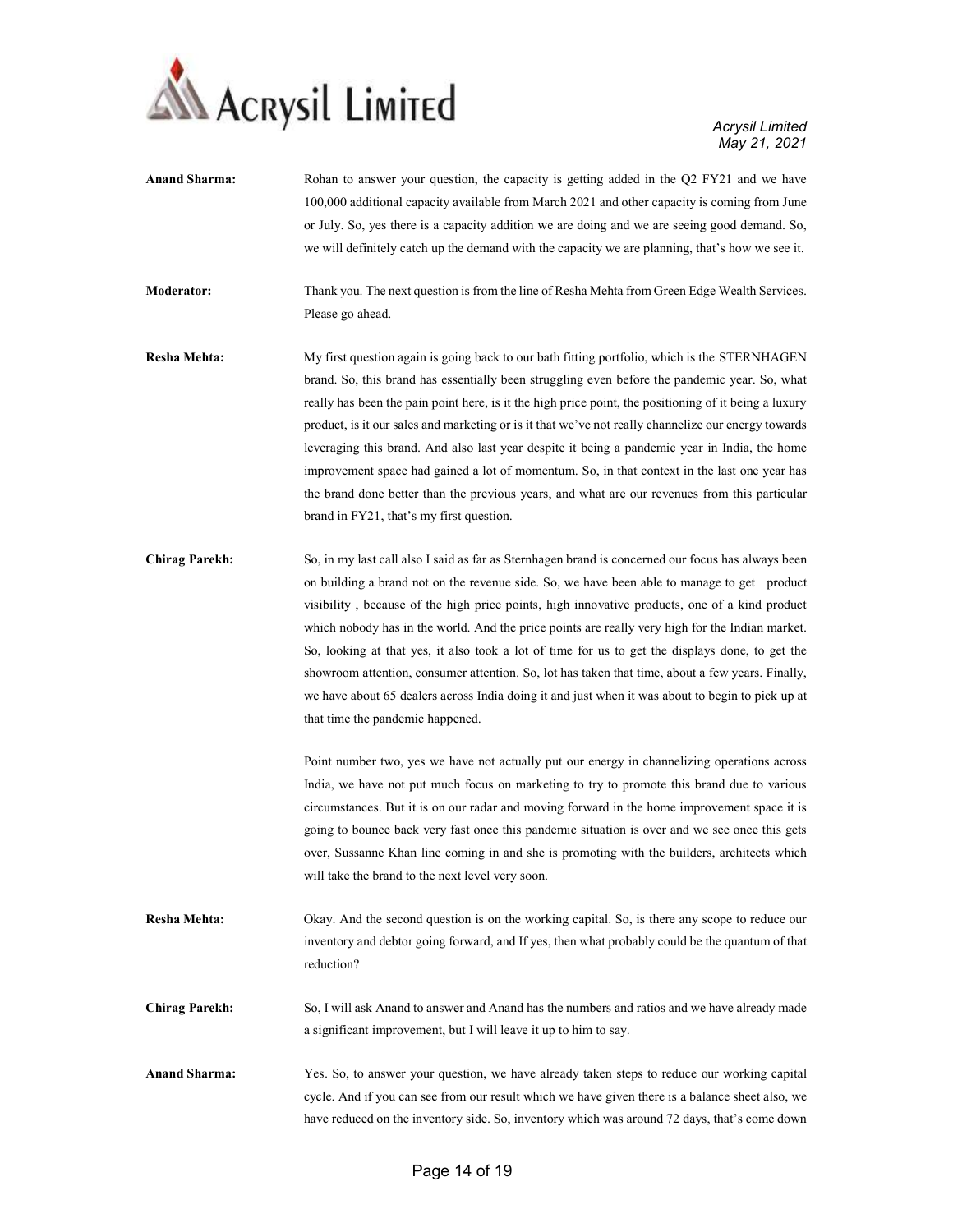

|                       | to below 60 days. So, there is already reduction in the inventory side. Now coming to the debtors,<br>yes we wanted to focus on reduction of debtors but there we have customer, who have long<br>standing relationship with us, we don't want to put too much pressure because then it will affect<br>the volume. And in the Indian market, you can see the pandemic is playing all the havoc. So, we<br>want to take the action but we want to have a calibrated action which should not affect our<br>business growth. |
|-----------------------|---------------------------------------------------------------------------------------------------------------------------------------------------------------------------------------------------------------------------------------------------------------------------------------------------------------------------------------------------------------------------------------------------------------------------------------------------------------------------------------------------------------------------|
| Moderator:            | Thank you. The next question is from the line of Ananth Jain, Individual Investor. Please go<br>ahead.                                                                                                                                                                                                                                                                                                                                                                                                                    |
| <b>Anand Jain:</b>    | My first question is that we added 1 lakh capacity in the month of March, are we fully utilized<br>there?                                                                                                                                                                                                                                                                                                                                                                                                                 |
| <b>Chirag Parekh:</b> | Yes, we have started fully utilizing that.                                                                                                                                                                                                                                                                                                                                                                                                                                                                                |
| <b>Anand Jain:</b>    | Great. Now, my second question is on future expansions, we are coming up with another 100,000<br>in June. Do you think that future expansion should be of much larger quantities because we will<br>be at 7 lakhs and then with these kind of tie ups that we are having, and like for example, which<br>we have announced like Menard, and then the other Gujarati firm MSI, that's what you<br>mentioned? So, do you think that we should be coming up with much larger capacity expansions<br>after June?              |
| <b>Chirag Parekh:</b> | So, I actually honestly believe that the next expansion could be of a larger magnitude because<br>looking at the pent up demand we cannot go on adding like 100,000 sinks and it is taking our a<br>lot of time. So, we need to have a little bit more aggressive in increasing the capacity. So, yes,<br>you are right that is what something we are currently thinking on.                                                                                                                                              |
| <b>Anand Jain:</b>    | Last question, there was a question on STERNHAGEN, and I just want to understand how much<br>money are we losing in STERNHAGEN and when do we expect it to breakeven?                                                                                                                                                                                                                                                                                                                                                     |
| <b>Chirag Parekh:</b> | So, Anand has a number so approximately about 50 to 60 lakh figure, Anand how much on<br>STERNHAGEN?                                                                                                                                                                                                                                                                                                                                                                                                                      |
| <b>Anand Sharma:</b>  | So, it is less than 80 lakhs we are losing, it's not much amount, because once this turnover what<br>we are expecting to coming in, we should be able to breakeven smoothly.                                                                                                                                                                                                                                                                                                                                              |
| <b>Anand Jain:</b>    | Okay, so this 80 lakhs a quarter?                                                                                                                                                                                                                                                                                                                                                                                                                                                                                         |
| <b>Anand Sharma:</b>  | No, yearly.                                                                                                                                                                                                                                                                                                                                                                                                                                                                                                               |
| <b>Anand Jain:</b>    | Okay. And final question is we have kind of got into Menards, what about Home Depot and<br>Lowe's?                                                                                                                                                                                                                                                                                                                                                                                                                        |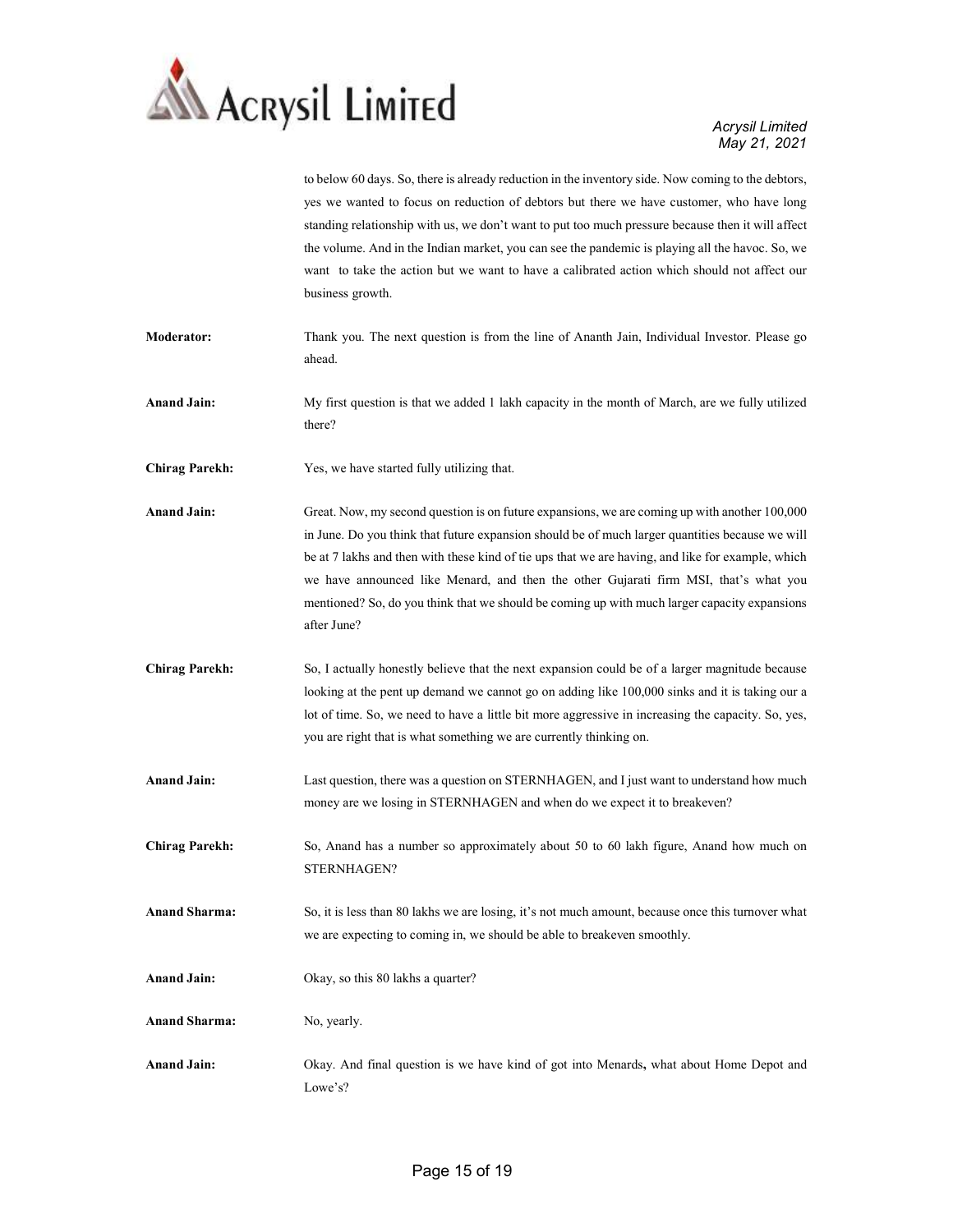

| <b>Chirag Parekh:</b> | One thing good, we have already started Home Depot and Lowe's on the online sales program<br>with them, we have not gone into a stocking program with them because we cannot knock on<br>their doors, looking at the current constrain in the capacity, with appropriate time we will<br>definitely do that. |
|-----------------------|--------------------------------------------------------------------------------------------------------------------------------------------------------------------------------------------------------------------------------------------------------------------------------------------------------------|
| <b>Anand Jain:</b>    | So, we are selling online as of now on that type?                                                                                                                                                                                                                                                            |
| <b>Chirag Parekh:</b> | Yes we are online with Lowe's and Home Depot.                                                                                                                                                                                                                                                                |
| <b>Anand Jain:</b>    | With our brand or with their brand?                                                                                                                                                                                                                                                                          |
| <b>Chirag Parekh:</b> | With their brand and our partners brand.                                                                                                                                                                                                                                                                     |
| <b>Moderator:</b>     | Thank you. The next question is from the line of Surhid Deora from Paladin Capital. Please go<br>ahead.                                                                                                                                                                                                      |
| Suraj Deora:          | Just a continuation on this US subject. If I remember correctly, you only form the US subsidiary<br>in FY20, is that right and can I assume that your US sales only started in FY20?                                                                                                                         |
| <b>Chirag Parekh:</b> | No, US has been there for last 10 years, we just opened up the office because we wanted some<br>more focus on the US market.                                                                                                                                                                                 |
| Suraj Deora:          | Okay. And what percentage of your overall sales is coming from US today?                                                                                                                                                                                                                                     |
| <b>Chirag Parekh:</b> | Approximately about 30% to 35%, right now which is expected to go to 40%.                                                                                                                                                                                                                                    |
| Suraj Deora:          | Okay, got it. And MSI you said you're working with them for sinks or for quart slab?                                                                                                                                                                                                                         |
| <b>Chirag Parekh:</b> | Sinks.                                                                                                                                                                                                                                                                                                       |
| Suraj Deora:          | Okay. And last question is that, when you're planning your next round of CAPEX sounds like<br>you will require to do a larger program, any thoughts on how you plan to fund that and will you<br>need to dilute?                                                                                             |
| <b>Chirag Parekh:</b> | Sorry, I could not hear your last sentence very well.                                                                                                                                                                                                                                                        |
| Suraj Deora:          | I will just repeat, you're planning a larger round of capital expenditure going forward, your<br>expansion going to be larger than your 1 lakh unit, do we need to raise equity for that?                                                                                                                    |
| <b>Chirag Parekh:</b> | I don't think so at the point, so we are still contemplating as we are talking on what sort of<br>capacity we need to build. So, once we get that sorted out, we'll have exact number on capital<br>expenditure.                                                                                             |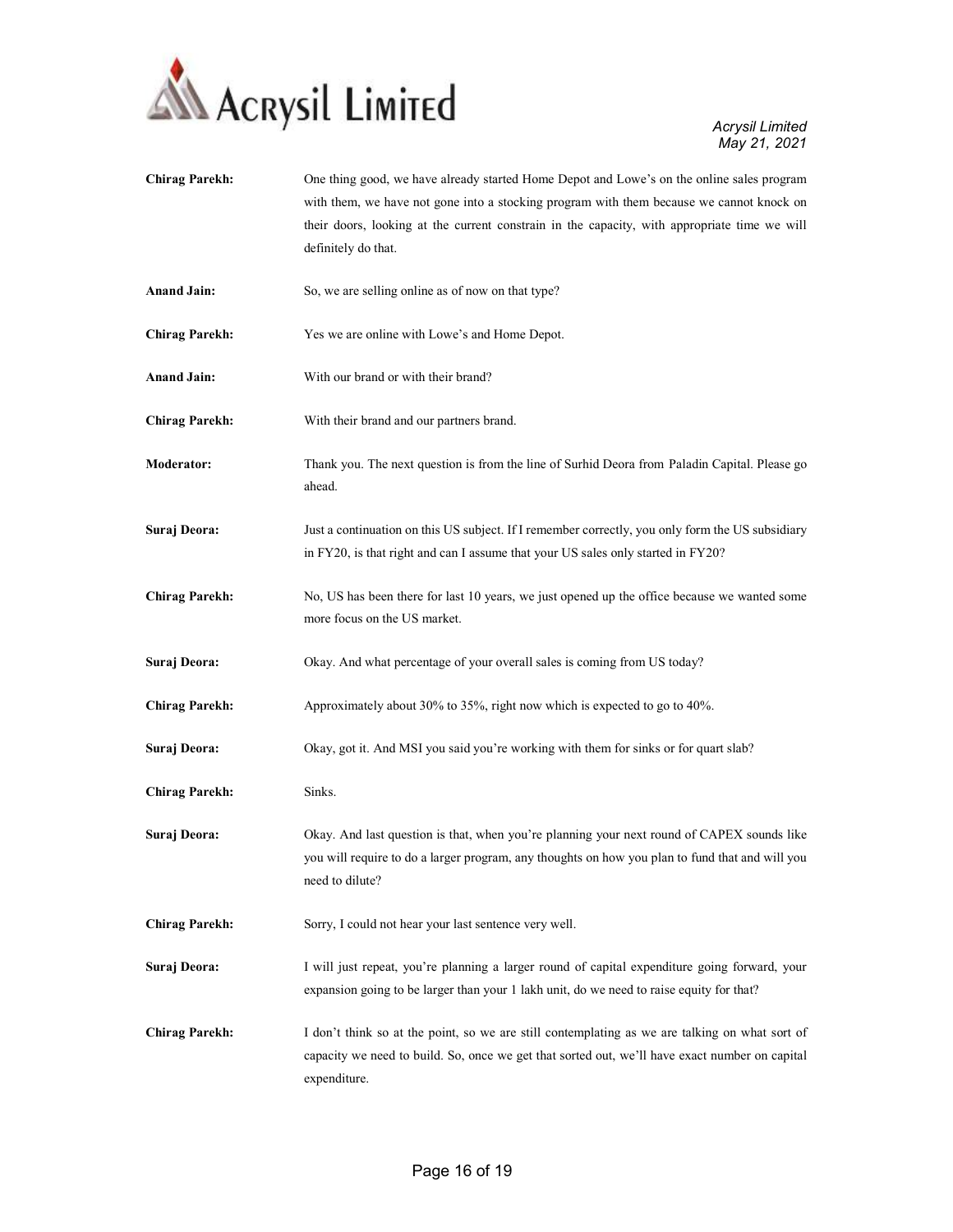

Moderator: Thank you. The next question is from the line of Rajil Shah from Manashvi Securities. Please go ahead.

Rajul Shah: I just have one question, so how is the fixed and variable expenditure in our other expenses looking and because given that the scale would be improving, what kind of operating margins can we expect going forward. So, the operating leverage, can we see like, blended margins of say 24% to 25% on yearly basis? And the other question is slightly on the continuation of the US partnership. So, you said that around 50,000 units will be supplying to the client going ahead, and is there scope for further capacity expansion to serve that specific line or the whole export and the domestic line as well?

- Chirag Parekh: So, I will just answer this second question, then Anand will answer the first. I like already said that very likely we will have to do a expansion in our Company. So at an appropriate time you know how much we do., Coming to the margin side Anand will answer, but before Anand replies to your question one thing is, we have to understand the supply chain across the world has been quite challenging for any company at this point of time. So, we are fortunate that we were able to pass on a lot of price increase to the customers and we have higher price value additional products, but in future the cost will always supply like the freight has increased by 40%, but fortunately we were able to so, Anand I would like you to comment further on this, but these are my take on this.
- Anand Sharma: Yes. So, on the other expenditure side, it's around 85% is the variable cost which includes manufacturing cost and selling overheads. Only 15% are the fixed costs which includes our office expenses, rent and repairs to building, machinery, insurance, etc. etc. So, maximum 85% is the variable cost which is varies with the sales and production level. The question which is coming because of the increase in the other expenses in the quarter four vis-à-vis to the quarter three, as I said earlier this is mainly because of the export freight cost increase substantially in quarter four which is 45% higher than the quarter three, otherwise, all the cost are within the parameter.
- Moderator: Thank you. The next question is from the line of Ronak Vohra from AUM Advisors. Please go ahead.

Ronak Vohra: I have two questions, first one being can you share the volume details for quartz and stainlesssteel sink for the year?

- Anand Sharma: Yes. So, I will provide you, in the current financial year we have sold quartz sink which is 4,13,476 units to be precise, against the last year 386,751. The volume growth is 7%, value growth is 19%. On the steel sink side, we have sold 68,852 sinks against last year 66,331 sinks, Volume growth is 4% and the value growth is 10%.
- Ronak Vohra: Okay sir. Sir and just some clarification you said Menard for US the new tie-ups?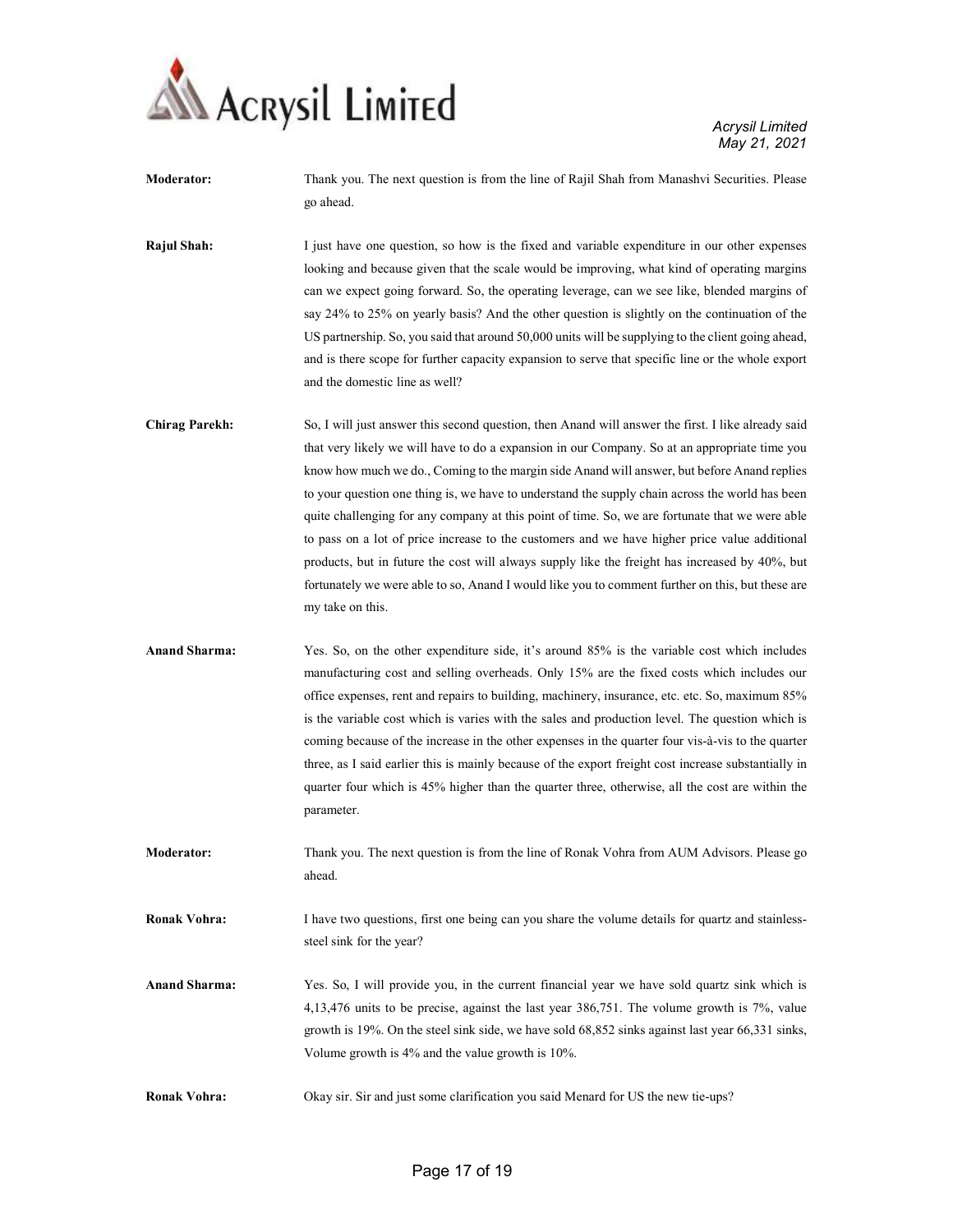

| <b>Chirag Parekh:</b> | Menards yes.                                                                                                                                                                                                                                                                                                                                                                                                                                                                                                                                                                                                                                                                                                                                                                   |
|-----------------------|--------------------------------------------------------------------------------------------------------------------------------------------------------------------------------------------------------------------------------------------------------------------------------------------------------------------------------------------------------------------------------------------------------------------------------------------------------------------------------------------------------------------------------------------------------------------------------------------------------------------------------------------------------------------------------------------------------------------------------------------------------------------------------|
| Ronak Vohra:          | Okay. And in the near term, say next year any kind of margin guidance that you can give?                                                                                                                                                                                                                                                                                                                                                                                                                                                                                                                                                                                                                                                                                       |
| <b>Anand Sharma:</b>  | So, on the margin side as I said, we will have stabilized margin around of $\sim$ 22% to 23%. Looking<br>at the volumes and the growth perspective and we have a very tight cost control, we think we<br>should be able to maintain our current trajectory of 22% kind of mark.                                                                                                                                                                                                                                                                                                                                                                                                                                                                                                |
| <b>Ronak Vohra:</b>   | By FY22, we can do a minimum of 6 lakh sinks for quartz?                                                                                                                                                                                                                                                                                                                                                                                                                                                                                                                                                                                                                                                                                                                       |
| <b>Anand Sharma:</b>  | See, looking at the current pandemic scenario it is difficult for us to predict for the whole<br>financial year, but yes, we are geared up with the facility, we faced a lot of capacity issue in the<br>last financial year which we are solving, and we hope that things will stabilize.                                                                                                                                                                                                                                                                                                                                                                                                                                                                                     |
| <b>Moderator:</b>     | Thank you. We'll take the next question from the line of Keval Ashar, Individual Investor. Please<br>go ahead.                                                                                                                                                                                                                                                                                                                                                                                                                                                                                                                                                                                                                                                                 |
| <b>Keval Ashar:</b>   | Two questions from my side, so the first is regarding the domestic presence. So, what are the<br>initiatives that we are taking to increase our domestic presence as well as the brand awareness<br>of Acrysil?                                                                                                                                                                                                                                                                                                                                                                                                                                                                                                                                                                |
| <b>Chirag Parekh:</b> | So, like I said we are upgrading our showroom and our branding activities. Like I said that we<br>have the whole dealer network categorized into three A, B, and C category, which actually in<br>our term we have given different names, but in the A, B, C category we try to upgrade all the C<br>into B and B into A. What happens is by doing this, you have a larger portfolio of products on<br>display. And wherever we have been able to do, we have been able to increase volume and a<br>better price realization because we are seeing the customer that's coming to buy a sink will also<br>buy the appliances along with the sink, so that's one.                                                                                                                |
|                       | Number two, we have also seen the branding activities of our company outside the showrooms,<br>which has now been aggressive from our side. So, by this year, you will see a lot of branding of<br>Acrysil happening outside the showrooms, which is actually a free advertising, it is probably the<br>best and efficient way to do it. So, we have started focusing into that.                                                                                                                                                                                                                                                                                                                                                                                               |
|                       | Third, we are going to step up our digital marketing spending on making more YouTube videos<br>for the built-in appliances, how to use, how it is user friendly. We are also going to do a lot of<br>videos for our kitchen sink products, we have launched the new work station in our sink, where<br>the sink is just not for washing, but you can actually do a lot with the kitchen sink. So, a lot of<br>new initiatives stepping up from our side for the domestic market. Also, we are in talks with one<br>of the celebrities in India, which is an upcoming and very prominent celebrity which we are<br>talking to and mostly the contract should be done post pandemic. And so that will also give a lot<br>of boost to the branding and sales activities in India. |